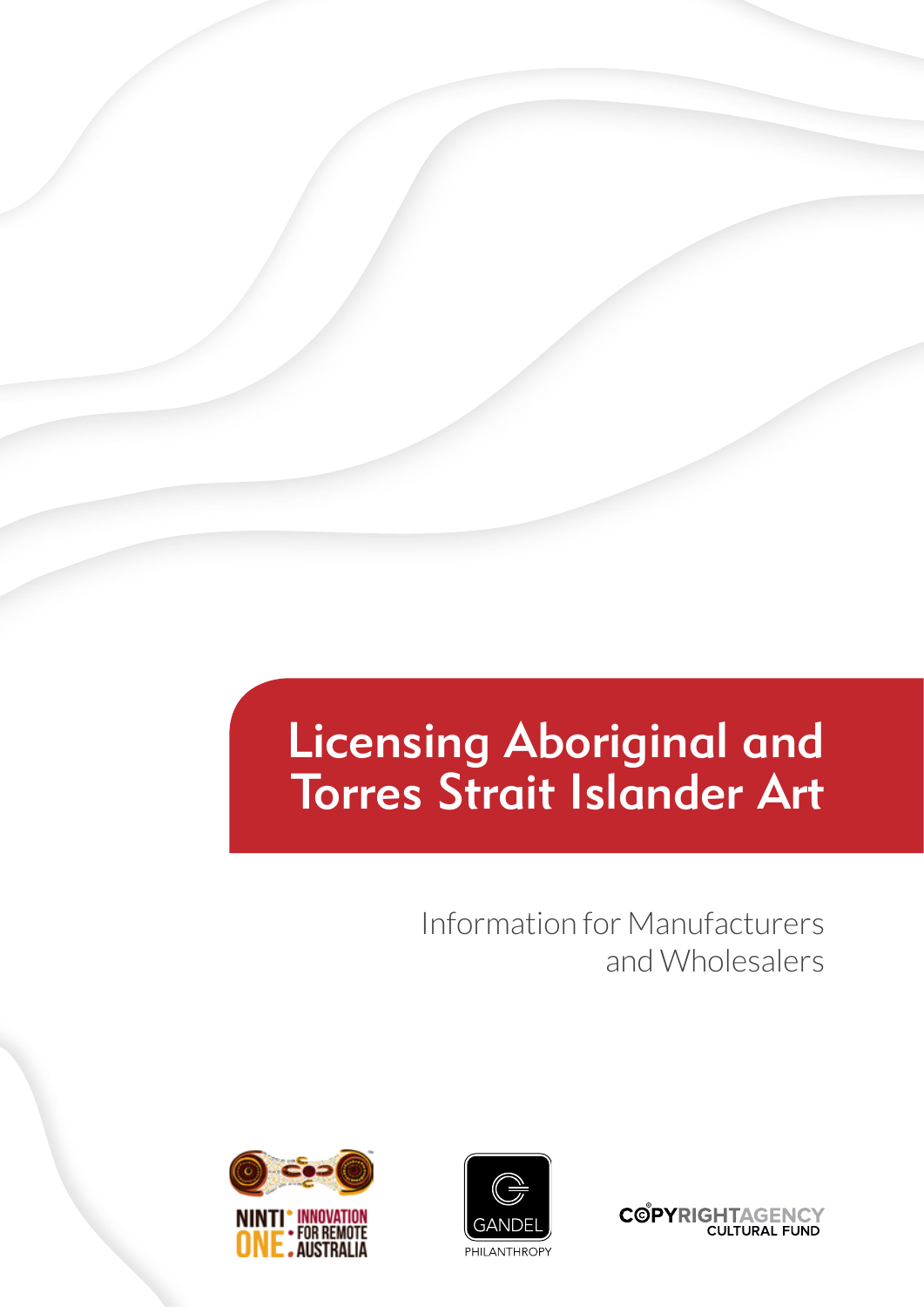# Licensing of Aboriginal and Torres Strait Islander Art and Designs - Information for Manufacturers and Wholesalers

#### INTRODUCTION

The art, design and cultural expression of Aboriginal and Torres Strait Islander people is a powerful means of communication and education. The stories and knowledge behind Aboriginal and Torres Strait Islander artwork bridge gaps in language, history and understanding with the wider Australian community and are sought-after by tourists and Australian consumers.

While the art and design of Aboriginal and Torres Strait Islander people is an act of maintaining and sharing cultural expression, it is also a means of economic independence. Products that include Aboriginal and Torres Strait Islander art or design generate benefits for manufacturers and retailers of these products as well as for the artists, their families and communities.

#### WHAT IS LICENSING?

An artist owns the rights in an artwork or design as soon as they have created it. This right is known as copyright. A licence is one of the main ways for an artist to allow others to use the copyright in their artwork or design.

Licensing an artwork or design means that an artist gives a person or business permission to use that artwork or design for a specific purpose. A licence is a contract that sets out the way/s the artwork can be used and what fee will be paid for that use.

# *Artists retain copyright in an artwork regardless of when or to whom an artwork is sold, unless they sell or assign that copyright. It is not good practice to ask an artist to assign the copyright as part of the sale of the artwork. Owning an artwork gives the buyer no rights to use it for anything other than putting it on display.*

Licensing is both simple and complex. It is simple because a person or business wants to use the art or design of an Aboriginal or Torres Strait Islander artist to make and sell a product, and the licence enables this to happen. It is complicated because there are many ways an artist and a business can work together on licensing; however, with clear, fair and transparent licence terms, this can be easily achieved.

# WHAT DOES IT MEAN FOR ME AS A MANUFACTURER OR WHOLESALER?

By making or distributing products using Aboriginal or Torres Strait Islander art or design, you play a crucial role in the supply chain. The decisions you make about how you source and use Aboriginal and Torres Strait Islander art and design directly affects the livelihoods of artists and communities.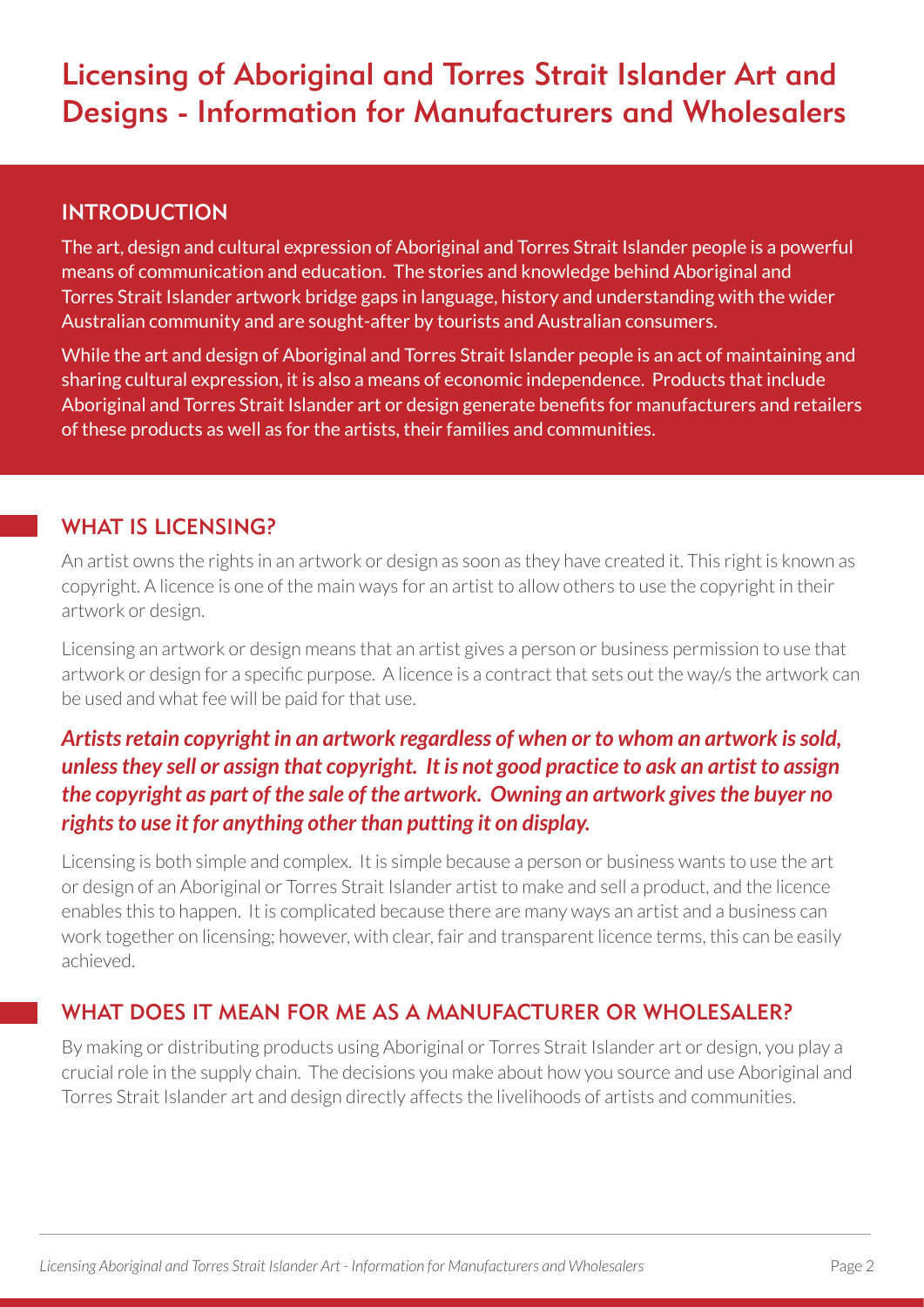#### WHAT'S FAIR?

For a range of reasons Aboriginal and Torres Strait Islander people are often not able to negotiate the terms of a contract equally. As a manufacturer or wholesaler, this means being aware that fairness and transparency are crucial anytime you want to use Aboriginal or Torres Strait Islander art or designs on the products you manufacture or sell. Fairness means:

- ◆ Artists gain meaningful benefit.
- $\triangle$  A licence is mutual that is, all parties are getting similar benefits.
- $\triangle$  A level playing field with access to information as needed.
- All contracts are independently vetted.
- $\bullet$  The contract accurately specifies the artwork to be used, the terms of use and product details, for example timelines, quality and quantity etc.
- A cooling off period, the right to terminate and price information are in the contract.
- Clear language is used and in a form that is clearly understood.
- $\cdot$  Including in the contract information about pricing, such as the proposed recommended retail price of any product.
- Giving regular reports to the artist on sales and payments are provided (at least quarterly).

You can include this type of information in your licence agreements with Aboriginal and Torres Strait Islander artists and use the information to help promote the product/s to create an important point of difference to other products. This information can also encourage retailers to source, stock and sell products that are ethically and accountably produced and genuinely provide benefits to Aboriginal and Torres Strait Islander artists and communities.

# WHAT TO DO

As a manufacturer or wholesaler, you are in a powerful position in the supply chain of products that use or incorporate Aboriginal or Torres Strait Islander art and design. You should:

- Find ways to build respect and encourage Aboriginal or Torres Strait Islander control and involvement in the development of the product – this includes, where possible, building a good relationship with the artist or artist's representative.
- $\triangle$  Check that the artist/s have the authority over the artwork, designs and content they are providing.
- \* Respect and promote cultural and creative diversity. Don't mix and match styles and stories from different language groups or regions. Don't assume – ask questions about these issues if you are unsure.
- ◆ Include artist and artwork information with all products and/or packaging that uses Aboriginal or Torres Strait Islander art or design. This might be an artist's biography or photo or a story about the artwork.
- Recognise that Aboriginal and Torres Strait Islander people share cultural stories and authority with their community. While copyright and other legal frameworks do not recognise communal ownership, this does not reflect the reality for many artists and communities. Wherever possible, look for ways to acknowledge or respect the shared nature of much of Aboriginal and Torres Strait Islander culture.